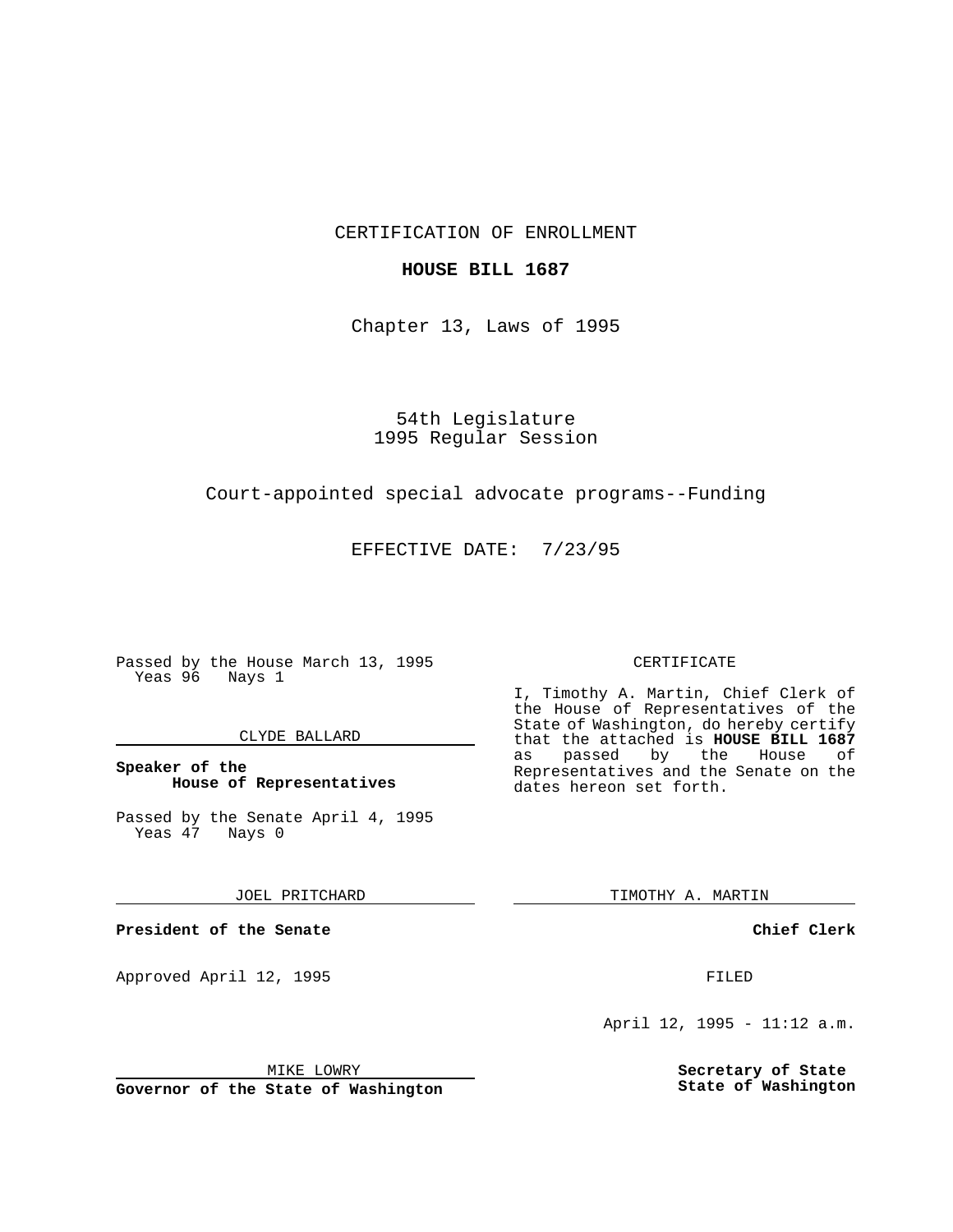# **HOUSE BILL 1687** \_\_\_\_\_\_\_\_\_\_\_\_\_\_\_\_\_\_\_\_\_\_\_\_\_\_\_\_\_\_\_\_\_\_\_\_\_\_\_\_\_\_\_\_\_\_\_

\_\_\_\_\_\_\_\_\_\_\_\_\_\_\_\_\_\_\_\_\_\_\_\_\_\_\_\_\_\_\_\_\_\_\_\_\_\_\_\_\_\_\_\_\_\_\_

Passed Legislature - 1995 Regular Session

# **State of Washington 54th Legislature 1995 Regular Session**

**By** Representatives Lambert, Costa, Padden, Appelwick, Fuhrman, Grant, Sheahan, Tokuda, Chappell, Thibaudeau, Veloria, Morris, Hickel, Huff, Patterson and Mastin

Read first time 02/03/95. Referred to Committee on Law & Justice.

 AN ACT Relating to court-appointed special advocate programs; and adding a new section to chapter 43.330 RCW.

BE IT ENACTED BY THE LEGISLATURE OF THE STATE OF WASHINGTON:

 NEW SECTION. **Sec. 1.** A new section is added to chapter 43.330 RCW to read as follows:

 (1) The department of community, trade, and economic development shall distribute such funds as are appropriated for the state-wide technical support, development, and enhancement of court-appointed special advocate programs.

 (2) In order to receive money under subsection (1) of this section, an organization providing state-wide technical support, development, and enhancement of court-appointed special advocate programs must meet all of the following requirements:

 (a) The organization must provide state-wide support, development, and enhancement of court-appointed special advocate programs that offer guardian ad litem services as provided in RCW 26.12.175, 26.44.053, and 13.34.100;

 (b) All guardians ad litem working under court-appointed special advocate programs supported, developed, or enhanced by the organization